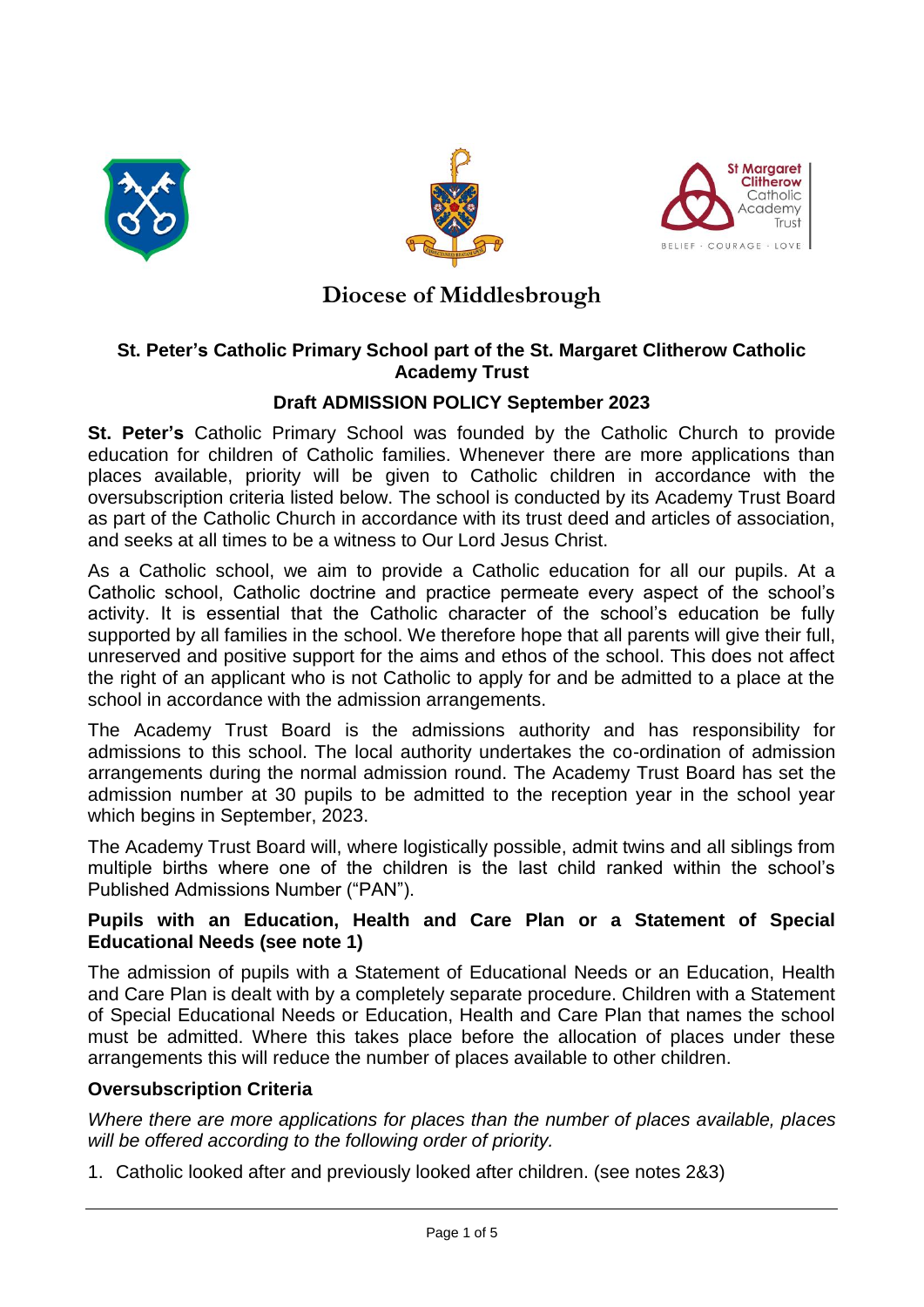- 2. Catholic children. (see note 3)
- 3. Other looked after and previously looked after children. (see note 2)
- 4. Children of other Christian denominations whose membership is evidenced by a minister of religion. (see note 4)
- 5. Other children of members of academy staff who have been employed at the academy for two or more years at the time at which the application for admission to the academy is made.
- 6. Any other children.

### *Within each of the categories listed above, the following provisions will be applied in the following order.*

(i) The attendance of a brother or sister at the school at the time of enrolment will increase the priority of an application within each category so that the application will be placed at the top of the category in which the application is made (see note 5).

# **Tie Break**

Priority will be given to children living closest to the school determined by the shortest distance. Distances are calculated using the local authority's computerised measuring system on the following basis. The measurement is made from a fixed point within the dwelling, as identified by Ordnance Survey, to the nearest school entrance using footpaths and roads. In the event of distances being the same for two or more children where this would determine the last place to be allocated, random allocation will be carried out and supervised by a person independent of the school. All the names will be entered into a hat and the required number of names will be drawn out.

# **Application Procedures and Timetable**

To apply for a place at this school in the normal admission round, you must complete a Common Application Form available from the local authority in which you live. You are also requested to complete the Supplementary Information Form attached to this policy if you wish to apply under oversubscription criteria 1 to 2 or 4. The Supplementary Information Form should be returned to The Headteacher, St. Peter's RC Primary School, North Leas Avenue, Scarborough, YO12 6LX. Email: [admin@st-petersrc.n-yorks.sch.uk](mailto:admin@st-petersrc.n-yorks.sch.uk) by 15<sup>th</sup> January 2023.

You will be advised of the outcome of your application on  $16<sup>th</sup>$  April or the next working day, by the local authority on our behalf. If you are unsuccessful (unless your child gained a place at a school you ranked higher) you will be informed of the reasons, related to the oversubscription criteria listed above, and you have the right of appeal to an independent appeal panel.

#### *If you do not provide the information required in the SIF and return it by the closing date, together with all supporting documentation, your child will not be placed in criteria 1 to 2 or 4 , and this is likely to affect your child's chance of being offered a place.*

**All applications which are submitted on time will be considered at the same time and after the closing date for admissions which is 15th January 2023.**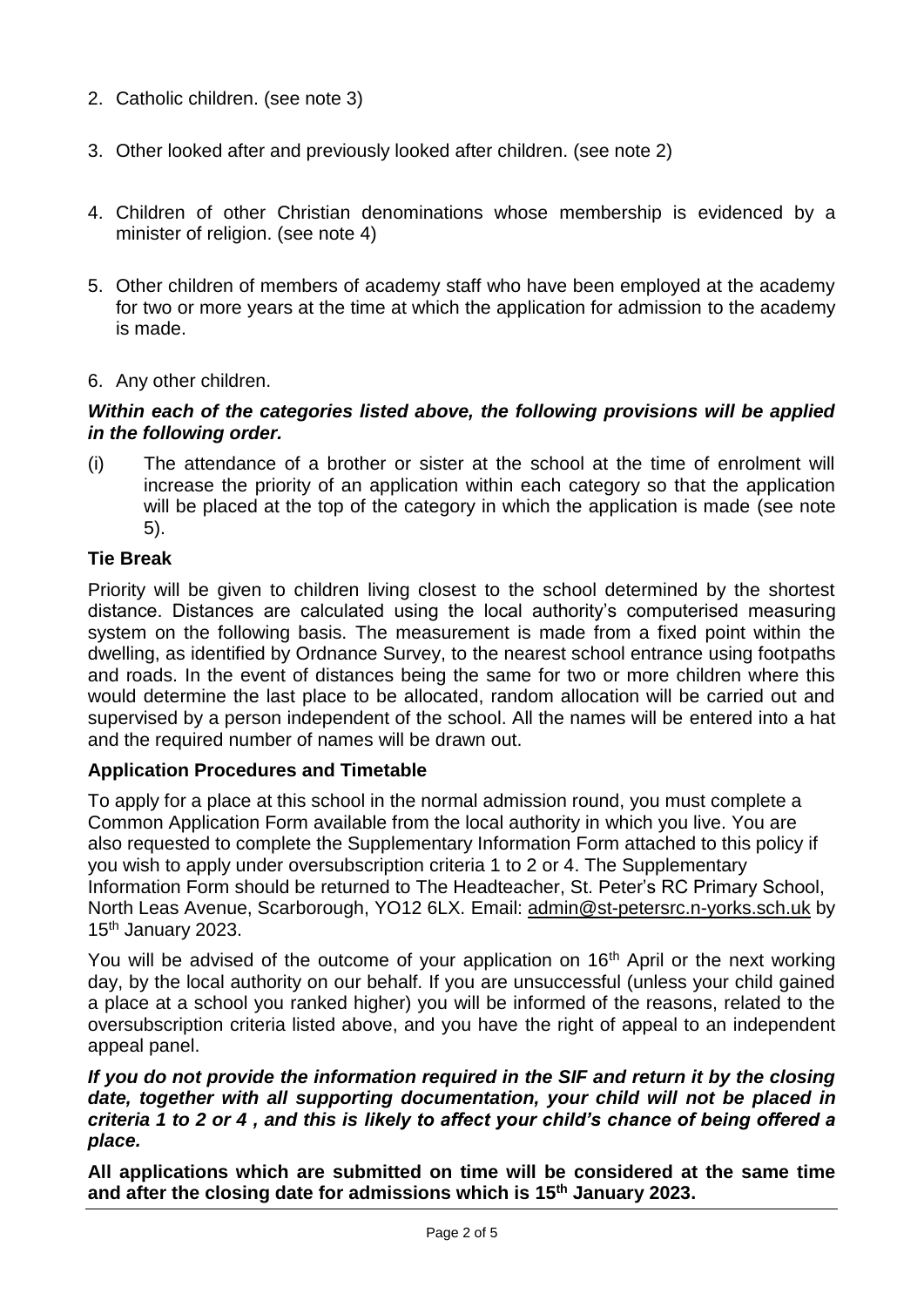# **[Late Applications**

Late applications will be administered in accordance with your home Local Authority Primary Co-ordinated Admissions Scheme. You are encouraged to ensure that your application is received on time.

### **Admission of Children Below Compulsory School Age and Deferred Entry**

A child is entitled to a full-time place in the September following their fourth birthday. A child's parents may defer the date at which their child, below compulsory school age, is admitted to the school, until later in the school year but not beyond the point at which they reach compulsory school age, or beyond the beginning of the final term of the school year for which an offer was made. A child may take up a part-time place until later in the school year, but not beyond the point at which the child reaches compulsory school age. Upon receipt of the offer of a place a parent should notify the school, as soon as possible, that they wish to either defer their child's entry to the school or take up a part-time place.

### **Admission of Children outside their Normal Age Group**

A request may be made for a child to be admitted outside of their normal age group, for example, if the child is gifted and talented or has experienced problems such as ill health. In addition, the parents of a summer born child, i.e. a child born between 1<sup>st</sup> April and 31<sup>st</sup> August, may request that the child be admitted out of their normal age group, to reception rather than year 1.

Any such request should be made in writing to **The Governance Officer, The Raylor Centre, James Street, York, YO10 3DW or Email governance@smccat.org.uk** at the same time as the admission application is made. The Academy Trust Board will make its decision about the request based on the circumstances of each case and in the best interests of the child. In addition to taking into account the views of the head teacher, including the head teacher's statutory responsibility for the internal organisation, management and control of the school, the Academy Trust Board will take into account the views of the parents and of appropriate medical and education professionals, as appropriate.

### **Waiting Lists**

In addition to their right of appeal, unsuccessful children will be offered the opportunity to be placed on a waiting list. This waiting list will be maintained in order of the oversubscription criteria set out above and *not* in the order in which applications are received or added to the list. Waiting lists for admission will operate throughout the school year. The waiting list will be held open until **July 2024 (end of term date to be confirmed)**.

**Inclusion in the school's waiting list does not mean that a place will eventually become available.**

### **In-Year Applications**

An application can be made for a place for a child at any time outside the admission round and the child will be admitted where there are available places. Application should be made **to the Local Authority by contacting The Admissions Team,** North Yorkshire County Council admissions [www.northyorks.gov.uk/admissions.](http://www.northyorks.gov.uk/admissions) . If your application is based on over subscription criteria 1 to 2 or 4, we require that you also complete the school's Supplementary Information Form and return this to:.The Headteacher, St. Peter's RC Primary School, North Leas Avenue, Scarborough, YO12 6LX. Email: [admin@st](mailto:admin@st-petersrc.n-yorks.sch.uk)[petersrc.n-yorks.sch.uk](mailto:admin@st-petersrc.n-yorks.sch.uk) at the same time as submitting your in-year application.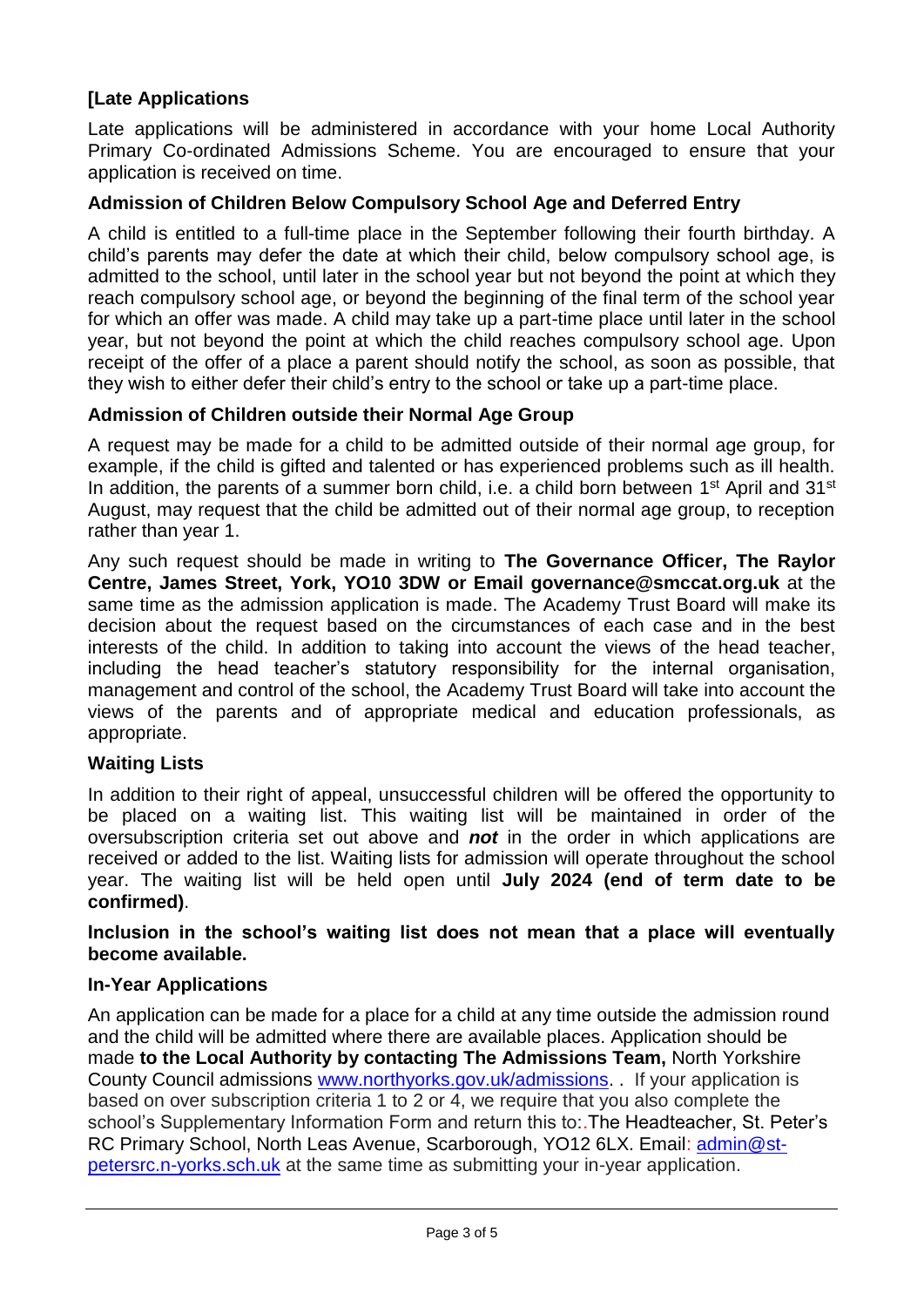Where there are places available but more applications than places, the published oversubscription criteria, as set out above, will be applied.

If there are no places available, the child will be added to the waiting list (see above).

You will be advised of the outcome of your application in writing, and you have the right of appeal to an independent appeal panel.

### **Fair Access Protocol**

The school is committed to taking its fair share of children who are vulnerable and/or hard to place, as set out in locally agreed protocols. Accordingly, outside the normal admission round the governing body is empowered to give absolute priority to a child where admission is requested under any locally agreed protocol. The Academy Trust Board has this power, even when admitting the child would mean exceeding the published admission number (subject to the infant class size exceptions).

**The Academy Trust Board reserves the right to withdraw the offer of a place or, where a child is already attending the school the place itself, where it is satisfied that the offer or place was obtained by deception.**

### **Note 1**

A Statement of Special Educational Needs is a statement made by the local authority under section 324 of the Education Act 1996, specifying the special educational provision for a child. An Education, Health and Care Plan is a plan made by the local authority under section 37 of the Children and Families Act 2014, specifying the special educational provision required for a child.

# *Notes (these notes form part of the oversubscription criteria)*

2. A 'looked after child' has the same meaning as in section 22(1) of the Children Act 1989, and means any child who is (a) in the care of a local authority or (b) being provided with accommodation by them in the exercise of their social services functions (e.g. children with foster parents) at the time of making application to the school.

A 'previously looked after child' is a child who was looked after, but ceased to be so because he or she was adopted, or became subject to a child arrangements order or special guardianship order. Included in this definition are those children who appear (to the Academy Trust Board governing body) to have been in state care outside of England and who ceased to be in state care as a result of being adopted.

3. Catholic' means a member of a Church in full communion with the See of Rome. This includes the Eastern Catholic Churches. This will normally be evidenced by a certificate of baptism in a Catholic Church or a certificate of reception into the full communion of the Catholic Church. For the purposes of this policy, it includes a looked after child living with a family where at least one of the parents is Catholic.

For a child to be treated as Catholic, evidence of Catholic baptism or reception into the Church will be required. Those who have difficulty obtaining written evidence of baptism should contact their Parish Priest [who, after consulting with the Diocese, will decide how the question of baptism is to be resolved and how written evidence is to be produced in accordance with the law of the Church].